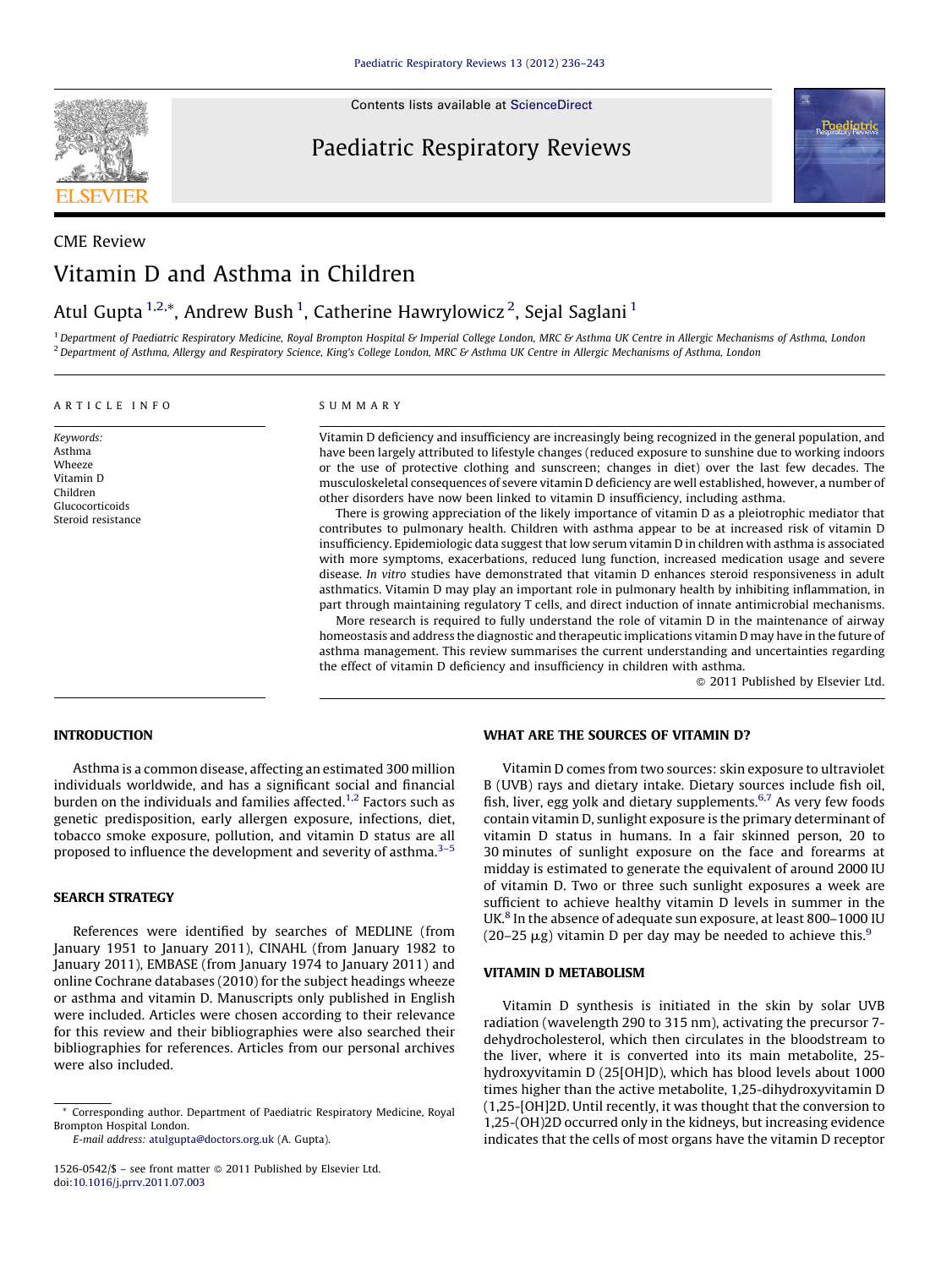(VDR) and the capacity to synthesize 1,25-(OH)2D locally.<sup>[7](#page-5-0)</sup> This synthesis of 1,25-(OH)2D is dependent on serum 25(OH)D levels, the primary circulating form of vitamin  $D<sub>1</sub><sup>7</sup>$ 

#### DEFINITION OF VITAMIN D DEFICIENCY AND INSUFFICIENCY

Serum 25[OH]D is the best indicator of overall vitamin D status because this measurement reflects total vitamin D from dietary intake and sun exposure, as well as the conversion of vitamin D from adipose stores in the liver. There are no consensus guidelines available on optimal levels of serum 25[OH]D. Vitamin D deficiency is defined by most experts as a 25[OH]D level of less than 50 nmol/L (20 ng per millilitre).<sup>7,10-13</sup> 25[OH]D levels are inversely related to parathyroid hormone levels until the former reach 75 to 100 nmol/L (30–40 ng per millilitre), at which point parathyroid hormone levels begin to level off (at their nadir).<sup>13-15</sup> Intestinal calcium transport increases by 45 to 65% when 25[OH]D levels increase from an average of 50 to 80 nmol/L (20 to 32 ng per millilitre)[.16](#page-5-0) 25[OH]D levels between 50–75 nmol/L (20–30 ng per millilitre) are considered indicative of vitamin D insufficiency on the basis of the above data and their association with health outcomes.[17,18](#page-5-0) 25[OH]D levels of 75 nmol/L (30 ng per millilitre) to 100 nmol/L, are indicative of normal vitamin D levels. $17,19$ Excessive levels or vitamin D intoxication are rare.<sup>[7,20](#page-5-0)</sup>

## PREVALENCE OF VITAMIN D DEFICIENCY AND INSUFFICIENCY

Vitamin D deficiency is one of the most common medical conditions worldwide with more than 1 billion children and adults at risk.<sup>21</sup> A recent survey of adults in the United Kingdom showed 60% had serum 25(OH)D concentrations below 75 nmol/L (30 ng per millilitre) in the summer months and 87% were insufficient in the winter.<sup>[22](#page-5-0)</sup> This survey also demonstrated a gradient of prevalence across the UK, with highest rates of insufficiency in Scotland, northern England, and Northern Ireland.<sup>22</sup> People living at higher latitudes are known to be at greater risk for vitamin D deficiency[.23](#page-5-0) Depending on the levels used to define vitamin D deficiency, 57% to 93% of the general hospital inpatient population is deficient $13$  and a recent meta-analysis concluded that use of vitamin D supplements is associated with decrease in total all-cause mortality rates.<sup>[24](#page-5-0)</sup>

Children and young adults are also potentially at high risk of vitamin D deficiency; 12% of infants and toddlers from Boston,<sup>25</sup> 52% of Black and Hispanic adolescents from Boston<sup>26</sup> and 48% of white pre-adolescent girls in a study in Maine<sup>27</sup> had  $25(OH)D$ concentrations below 50 nmol/L (20 ng per millilitre). A recent large observational, cross-sectional survey (National Health and Nutrition Examination Survey from 2001-2004) showed that 61% of children aged 1 to 21 years had insufficient levels of vitamin  $D<sup>28</sup>$  $D<sup>28</sup>$  $D<sup>28</sup>$ 

The prevalence of vitamin D deficiency is also reflected in the several hundred children with rickets treated each year in the UK.[29](#page-5-0) However, these children represent a small proportion of all individuals with suboptimal vitamin D levels in the UK population.[22,30](#page-5-0)

## WHO IS AT RISK OF VITAMIN D DEFICIENCY AND INSUFFICIENCY (TABLE 1)

Many factors influence the amount of vitamin D that can be synthesized in the skin driven by UVB: the use of sunscreen (for example, use of sun protection factor (SPF) 8 reduces vitamin D production by 92.5% and SPF 15 by 99%),<sup>7</sup> darker skin pigmentation, clothing that completely covers the skin or spending the majority of time indoors all limit the amount of light that penetrates the skin.<sup>[9](#page-5-0)</sup>

## Table 1

Risk factors for Vitamin D Deficiency/Insufficiency

- Lack of sunlight exposure (Very little Vitamin D is produced in areas at beyond a latitude of  $35^\circ$  from October to March)
- Non-white ethnicity (pigmented skin)
- Concealed clothing (for example use of veil, headscarf)
- Use of sun screen
- Obesity
- Elderly
- Institutionalized individuals who spend relatively large amount of time indoors.
- Multiple, short spaced pregnancies
- Liver disease
- Malabsorption, short bowel
- Drugs (for example rifampicin, glucocorticoids, anticonvulsants)

## THE ANTI-INFLAMMATORY PROPERTIES OF VITAMIN D: RELEVANCE TO ASTHMA

The scope of vitamin D's biologic actions is far beyond just calcium and phosphate homeostasis and bone metabolism. VDRs have been found in organs that are not typically involved in bone metabolism, including the immune system (such as activated T and B cells, monocytes, antigen presenting cells (APCs) including macrophages and dendritic cells)[.31,32](#page-5-0) Immune cells also have the enzymatic machinery required to activate 1,25(OH)2D. 1,25(OH)2D is able to traverse the cell membrane and act within the cell by binding to VDR in the nucleus.<sup>[7](#page-5-0)</sup>

Asthma is classically driven by enhanced activity of Th2 cells, which induce IgE production, and promote eosinophilic airway inflammation and airway hyperresponsiveness.<sup>[33,34](#page-5-0)</sup> Recent research has shown that vitamin D has multiple cytokinemodulating effects through several different cells of the immune system [\(Table](#page-2-0) 2). In vitro, T cells have been shown to be direct targets for  $1,25(OH)2D<sub>1</sub><sup>35</sup>$  and a five-fold increase in VDR expression has been reported after activation of quiescent CD4+  $\text{cells}^{31}$ . Essentially all studies using mouse or human cells agree on the capacity of vitamin D to inhibit T cell proliferation and Th1 responses. More recently vitamin D has been shown to inhibit Th17 responses,<sup>36</sup> which may be important in steroid refractory airway disease.<sup>37</sup> However there are contradictory reports of the effects of vitamin D on Th2 responses (recently reviewed by Lange et  $al^{38}$ ). Treatment with vitamin D resulted in reduced interleukin (IL)-4 concentrations in bronchoalveolar lavage fluid, and an attenuated inflammatory response in vivo in a Th2 dependent murine model of allergic airways disease.<sup>[39](#page-6-0)</sup> It has also been shown to impair recruitment of eosinophils and reduce levels of IL-5 in a murine model of eosinophilic inflammation[.40](#page-6-0) Taher et al demonstrated a beneficial effect of vitamin D administration to mice post allergic sensitization, but prior to allergen challenge by aerosol, when delivered together with a regimen of allergen immunotherapy.<sup>41</sup> A role for the immunoregulatory cytokines IL-10 and TGF $\beta$  was proposed. However other studies have shown that 1,25[OH]D3 administration to mice had no effect on the severity of allergic airway disease induced by OVA, and that VDR knockout mice failed to develop allergic airway disease leading the authors to conclude that vitamin D was required for the generation of Th2-driven inflammation in the airways. $42$  Subsequent studies now suggest that vitamin D deficiency may alter the structure of the lungs leading to impaired function, $43$  which may be relevant to this earlier observation. In vitro studies suggest that dosage effects may occur. For example whilst 1,25[OH]D3 inhibited both Th1 and Th2 cytokine production in cultures of human CD4+ T cells, very high concentrations of 1,25[OH]D3 failed to inhibit<sup>44</sup> or even enhanced Th2 responses.<sup>[45](#page-6-0)</sup> A counterpart to this exists in vivo in humans. Hypponen et al<sup>[20](#page-5-0)</sup> recently showed that "a significant, but nonlinear relationship'' exists between serum 25[OH]D and IgE, with both a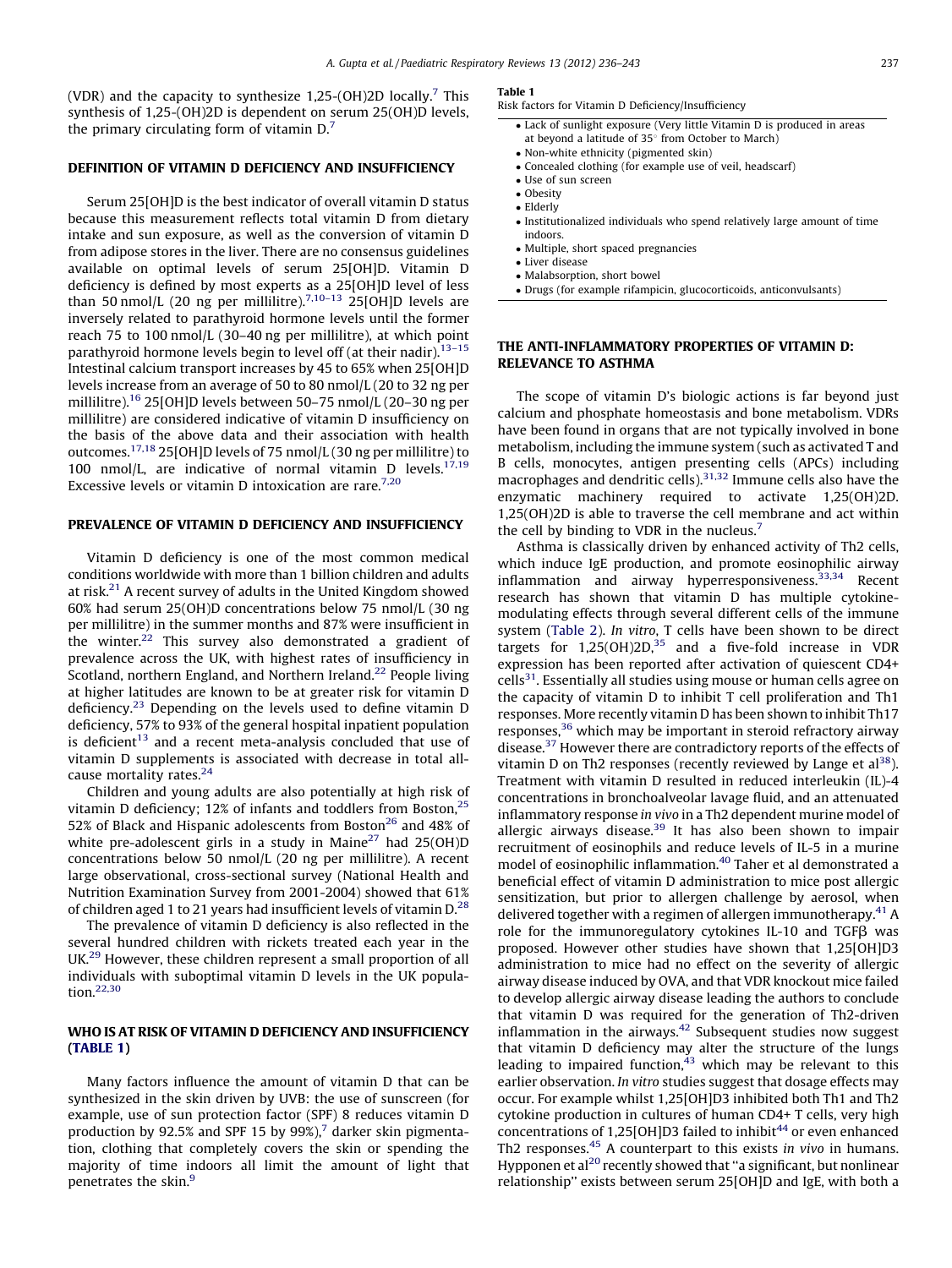## <span id="page-2-0"></span>Table 2

Response of various target cells to vitamin D

| Target Cells of vitamin D          | Effector function of vitamin D                                                                                                         |  |  |  |
|------------------------------------|----------------------------------------------------------------------------------------------------------------------------------------|--|--|--|
| T cells                            | Inhibit $T$ cell proliferation <sup>35</sup>                                                                                           |  |  |  |
| Th <sub>1</sub>                    | Inhibit Th1 cytokine release <sup>107,108</sup>                                                                                        |  |  |  |
| Th2                                | Conflicting evidence for enhancement $^{108}$ and inhibition <sup>109</sup> of Th2 responses, which may pertain to dose. <sup>44</sup> |  |  |  |
| Th17                               | Inhibit Th <sub>17</sub> cytokine release <sup>36,110</sup>                                                                            |  |  |  |
| <b>B</b> cells                     | Nonlinear association between serum vitamin D levels and $\text{IgE}^{20}$                                                             |  |  |  |
|                                    | Enhanced production of immunomodulatory cytokine IL- $10^{47}$                                                                         |  |  |  |
| Regulatory T cells                 | Induces IL-10 synthesis <sup>44,46,90</sup>                                                                                            |  |  |  |
|                                    | Enhance forkhead box P3 (FoxP3) cells <sup>89</sup>                                                                                    |  |  |  |
|                                    | Enhance transforming growth factor (TGF) $\beta$ synthesis <sup>41</sup>                                                               |  |  |  |
| Dendritic cells                    | Renders monocyte derived dendritic cells more immature and tolerogenic <sup>111</sup>                                                  |  |  |  |
|                                    | Induces IL-10 synthesis <sup>111</sup>                                                                                                 |  |  |  |
| Lung bronchial smooth muscle cells | Inhibit cytokine synthesis and release <sup>39</sup>                                                                                   |  |  |  |
|                                    | Decrease lung inflammation <sup>31,108</sup>                                                                                           |  |  |  |
|                                    | Inhibit bronchial smooth muscle cell proliferation and remodeling (eg, matrix metalloproteinase-9 [MMP-9]) <sup>60,62,63</sup>         |  |  |  |
| Mast cells                         | Inhibit the differentiation, maturation, and homing of mast cells to allergic airways <sup>112</sup>                                   |  |  |  |

very high and very low serum 25[OH]D associated with higher levels of IgE.

Vitamin D also enhances the production of the anti-inflammatory cytokine IL-10 by human T cells in vitro and in vivo both directly<sup>[44](#page-6-0)</sup> and in concert with glucocorticoids.<sup>46</sup> Enhancement of IL-10 synthesis by B cells<sup>[47](#page-6-0)</sup> by vitamin D has also been reported. There is further evidence for the capacity of vitamin D to promote mouse and human regulatory T cell populations, both directly and through effects on antigen presenting cells, an area that has recently been reviewed elsewhere.<sup>[48,49](#page-6-0)</sup>

In innate cells vitamin D is generally believed to promote antimicrobial pathways,<sup>50</sup> and impair antigen presenting cell function.[32](#page-5-0) Studies by Adorini and colleagues demonstrate the capacity of vitamin D to induce IL-10 production by dendritic  $cells<sub>1</sub><sup>51</sup>$  $cells<sub>1</sub><sup>51</sup>$  $cells<sub>1</sub><sup>51</sup>$  and a tolerogenic phenotype in these cells that promotes regulatory T cells.<sup>[49,52](#page-6-0)</sup>

## MOLECULAR EVIDENCE FOR A LINK BETWEEN VITAMIN D LEVELS AND ASTHMA

Several genetic studies have reported associations between VDR and asthma. Genome scans for asthma have identified possible linkages on 17 different chromosomes, including chromosome 12, region q13-23. Because the VDR is mapped to chromosome 12q, some geneticists have postulated an association between VDR polymorphisms and genetic susceptibility for asthma.[53–55](#page-6-0) Further evidence for a link between vitamin D and inflammatory airway diseases is provided by the interaction with vitamin D binding protein (VDBP).<sup>[56](#page-6-0)</sup> VDBP is a serum protein, which has immunomodulatory functions relevant in the lungs, predominantly relating to macrophage activation and neutrophil chemotaxis.<sup>57</sup>

Respiratory epithelial cells can also constitutively convert inactive 25(OH)D to 1,25(OH)2D, enabling high local concentrations of active vitamin D to increase the expression of vitamin D-regulated genes with important innate immune functions.<sup>[58](#page-6-0)</sup>

## VITAMIN D AND AIRWAY REMODELLING

Airway remodelling is an important feature of asthma, which has been linked to steroid resistance in adults.<sup>59</sup> In vitro studies have shown that vitamin D may influence airway remodelling by a direct inhibitory effect on passively sensitized airway smooth muscle cell movement, by affecting growth and contractility and inhibiting  $TGF\beta$  and matrix metalloproteinases (MMPs) as well as fibroblast proliferation.<sup>[60–62](#page-6-0)</sup> Moreover, Bosse et al<sup>63</sup> have shown in vitro that vitamin D increases glucocorticoid bioavailability in bronchial smooth muscle cells suggesting a further beneficial role for vitamin  $D$  in the prevention and treatment of asthma.<sup>64</sup> These data suggest that lower vitamin D levels could lead to bronchial smooth muscle proliferation, cytokine release, and thus airway remodeling.<sup>60-63</sup>

## VITAMIN D AND WHEEZING [\(TABLE](#page-3-0) 3)

Prenatal vitamin D status is thought to affect the development of the fetal lung and immune systems[.43,65](#page-6-0) Thus it is possible that vitamin D deficiency/insufficiency early in life predisposes individuals to pre-school wheezing. In a New Zealand birth cohort, low serum 25(OH)D levels in cord blood was associated with increased risk of childhood wheezing. $^{66}$  $^{66}$  $^{66}$  Children born to women living in an inner city who had vitamin D deficiency during pregnancy are at increased risk for recurrent wheeze at 3 years of age.<sup>[67](#page-6-0)</sup> An inverse association between maternal intakes of vitamin D during pregnancy and early childhood wheezing has been reported.[67,68](#page-6-0) A birth cohort in Scotland showed children of mothers who had lower vitamin D intake had an increased risk of recurrent wheeze at age 5 years. However, there was no association with spirometry or exhaled nitric oxide concentration.[68](#page-6-0) In an epidemiological study of mother-child pairs, the maternal intake of each additional 100 IU vitamin D in the first and second trimester was associated with a lower childhood risk of wheezing and asthma. $67$  Another study has shown an inverse relationship between maternal vitamin D intake during pregnancy and the development of asthma and allergic rhinitis in children 5 years of age.<sup>69</sup> A limiting factor to all these studies was the use of food frequency questionnaires and not serum levels of vitamin D.

Children with a diagnosis of wheezy illness had more than twoand-a-half times the incidence of rickets than age matched controls and a 10 times higher incidence of wheezy illness when severe rickets was present.<sup>[70](#page-6-0)</sup> Chest wall compliance allowing more dynamic airway collapse might have contributed to wheezy illness.

In summary, in utero and early life vitamin D deficiency/ insufficiency is associated with an increased risk of wheezing. However, association does not prove causation, further evaluation needs to be undertaken to clarify the exact role of vitamin D in the pathogenesis of wheeze.

#### VITAMIN D AND ASTHMA

Epidemiological evidence of a link between vitamin D levels and asthma [\(Table](#page-3-0) 4)

A high prevalence of vitamin D deficiency (54%) and insufficiency (86%) was noted in a recent cross sectional case control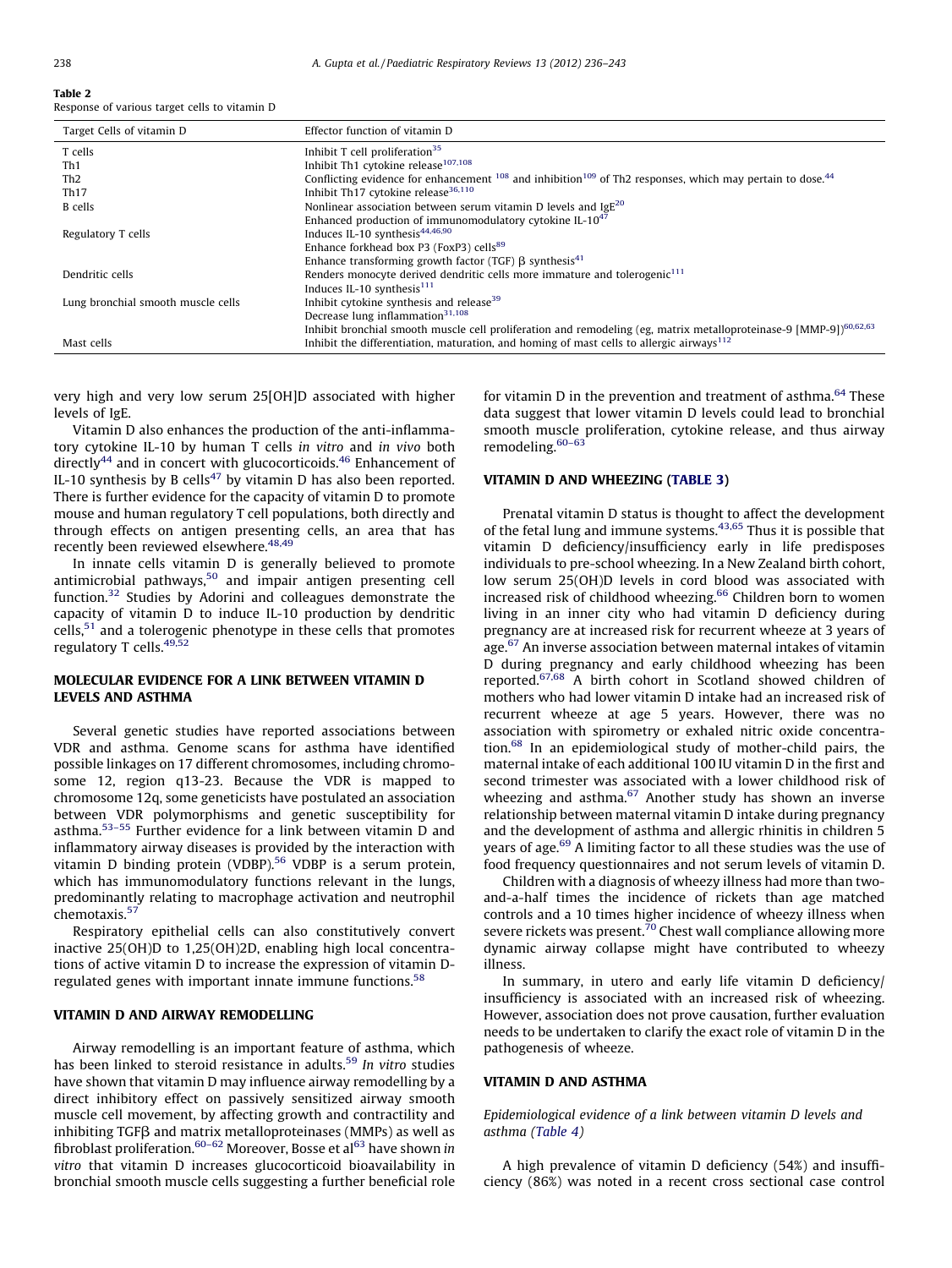#### <span id="page-3-0"></span>Table 3

Epidemiological studies: Vitamin D and wheeze in preschool children

| Effect of vitamin D                                                                                                    | Age group                   | Study type                                                         | Investigator                 |
|------------------------------------------------------------------------------------------------------------------------|-----------------------------|--------------------------------------------------------------------|------------------------------|
| Low serum vitamin D is associated with increased                                                                       | Preschool children          | Epidemiologic study                                                | Jartti et al <sup>113</sup>  |
| risk of viral co-infection in wheezing children<br>Cord blood levels of vitamin D are inversely associated             | 5 years of age              | Substudy of the VINKU project, Finland<br>New Zealand birth cohort | Camargo et al <sup>114</sup> |
| with risk of respiratory infections and childhood wheezing                                                             |                             | Population based cohort studies                                    |                              |
| but no association with asthma at 5 years.                                                                             |                             |                                                                    |                              |
| Mothers in highest quartile of vitamin D intake had<br>lower risk for recurrent wheeze in child at age 3 years         | 1194 children aged 3        | Mother-child pre-birth cohort                                      | Camargo et al <sup>67</sup>  |
| Mothers in highest quintile of vitamin D intake had lower                                                              | 1335, aged 2 years          | Mother-child pre-birth cohort                                      | Devereux et al <sup>68</sup> |
| risk for child at age 5 years to have ever wheezed,                                                                    | 1212, aged $5$ years        |                                                                    |                              |
| wheezing in the previous year, and persistent wheezing.<br>No association of vitamin D levels with asthma, spirometry, |                             |                                                                    |                              |
| or atopic sensitization                                                                                                |                             |                                                                    |                              |
| Maternal 25-hydroxyvitamin D concentrations $>$ 30 ng/mL                                                               | 440 children aged 9 months  | Mother-child pre-birth cohort                                      | Gale et al <sup>81</sup>     |
| associated with an increased risk of eczema at 9 months<br>and increased risk of asthma at 9 years                     | 178 children aged 9 years   |                                                                    |                              |
| Maternal vitamin D intake from foods during pregnancy is                                                               | 1669 children, aged 5 years | Finnish birth cohort study                                         | Erkkola et al <sup>69</sup>  |
| negatively associated with risk of asthma and allergic rhinitis                                                        |                             |                                                                    |                              |
| Atopic manifestations were more prevalent in the<br>group with higher intake of vitamin D                              | 123 children, aged 6 years  | Postal questionnaire                                               | Back et al <sup>115</sup>    |
|                                                                                                                        |                             |                                                                    |                              |

study of inner-city African-American children with asthma. Significantly lower vitamin D levels were noted in asthmatic children compared to healthy controls.<sup>71</sup> Large cross sectional studies have shown that low serum vitamin D levels are associated with reduced lung function in adolescents<sup>[72,73](#page-6-0)</sup> and adults.<sup>[74](#page-6-0)</sup> A study of 616 Costa Rican asthmatic children between the ages of 6 and 14 years showed an inverse association between vitamin D levels and total IgE levels, and eosinophil counts.[75](#page-6-0) More recently, a high frequency of vitamin D insufficiency (35%) in 1024 North American children with mild-to-moderate asthma has also been reported. In addition, vitamin D insufficiency was associated with a lower mean forced expiratory volume in one second  $(FEV_1)$ compared with children with sufficient levels.<sup>[76](#page-6-0)</sup> This study was limited by the absence of repeated vitamin D measurements over time, an issue that limits our ability to understand the extent to which fluctuations in vitamin D levels over time (because of demographic and lifestyle variables) might be relevant to the observed effect $76$ .

Recently, Searing et al<sup>77</sup> have shown the prevalence of vitamin D insufficiency was 47% in children with asthma who were primarily from latitudes above 35 N, and 17% of asthmatic children were vitamin D deficient. These percentages were higher than those in the equatorial population from Costa Rica, in which 28% of asthmatic children were vitamin D insufficient[.75](#page-6-0) The differences between these studies support the association of an increased risk of vitamin D deficiency in populations living at higher, northern latitudes. Searing et al $^{77}$  $^{77}$  $^{77}$  also found that low levels of vitamin D were positively correlated with  $FEV_1$  percent predicted and the  $FEV<sub>1</sub>/forced vital capacity (FVC) ratio.<sup>77</sup> Total IgE and the number$  $FEV<sub>1</sub>/forced vital capacity (FVC) ratio.<sup>77</sup> Total IgE and the number$  $FEV<sub>1</sub>/forced vital capacity (FVC) ratio.<sup>77</sup> Total IgE and the number$ of positive aeroallergen skin prick test responses showed a significant inverse correlation with vitamin D levels. More recently a positive association between vitamin D levels and asthma control (assessed by childhood asthma control test [ACT]) and negative association with exercise induced bronchoconstriction has also been shown in Italian asthmatic children.<sup>[78](#page-6-0)</sup>

Although these studies suggested a role for vitamin D in asthma control, some authors have also suggested that vitamin D may promote, rather than ameliorate the asthmatic phenotype.<sup>79</sup> Regular vitamin D supplementation (2000 IU/day) in the first year of life increased the risk of developing atopy, allergic rhinitis, and asthma when assessed at age 31 years. $80$  However, this study was limited by the absence of data on maternal intake of vitamin D and assessment of childhood asthma or atopy. Mothers reported the frequency and dose of vitamin D supplementation and daily dose was calculated based on this information. Furthermore, this finding may be related to the very high dose of vitamin D supplementation.<sup>[20](#page-5-0)</sup> Another study from the United Kingdom has shown that pregnant women with higher levels of vitamin D have offspring with an increased risk of eczema at 9 months and asthma at 9 years of age, $81$  however, this study also has important

#### Table 4

Epidemiological studies: Vitamin D and asthma in children and adults

| Effect of vitamin D                                                | Population studied | Children / adults       | Study type             | Investigator                    |
|--------------------------------------------------------------------|--------------------|-------------------------|------------------------|---------------------------------|
| Log10 $\uparrow$ in serum vitamin D level associated with          | Costa Rica         | 616 children, aged 6-14 | Cross sectional        | Brehm et al <sup>75</sup>       |
| hospitalizations, 1 anti-inflammatory medication,                  |                    |                         |                        |                                 |
| and $\downarrow$ markers of allergy                                |                    |                         |                        |                                 |
| Vitamin D insufficiency is common in children with                 | North American     | 1024 Children           | Sub study of Childhood | Brehm et al <sup>76</sup>       |
| mild-to-moderate asthma and is associated with                     |                    |                         | Asthma Management      |                                 |
| higher odds of severe exacerbation over a 4-year period            |                    |                         | Program (CAMP) study   |                                 |
| Vitamin D insufficiency is associated with reduced asthma control  | Italian            | Children (5-11yrs)      | Cross sectional        | Chinellato et al <sup>116</sup> |
| Lower serum Vitamin D levels associated with reduced lung          | Italian            | Children (5-11yrs)      | Cross sectional        | Chinellato et al <sup>78</sup>  |
| function and increased airway reactivity to exercise               |                    |                         |                        |                                 |
| FEV1 and $\uparrow$ FVC in subjects (US civilian population) whose | NHANES database    | 14.076 adults           | Cross-sectional survey | Black et al <sup>74</sup>       |
| serum vitamin D level was in the highest quintile                  |                    |                         |                        |                                 |
| Regular vitamin D supplementation (2000IU/day) in the              | Finland            | 7648 adults             | Birth cohort study     | Hypponen et al <sup>80</sup>    |
| first year of life increased the risk of developing atopy,         |                    |                         |                        |                                 |
| allergic rhinitis, and asthma by age 31 years                      |                    |                         |                        |                                 |
| Vitamin D deficiency associated with decreased                     | Chinese            | <b>Adults</b>           | Cross sectional        | Li et al $^{117}$               |
| lung function in newly diagnosed asthmatics?                       |                    |                         |                        |                                 |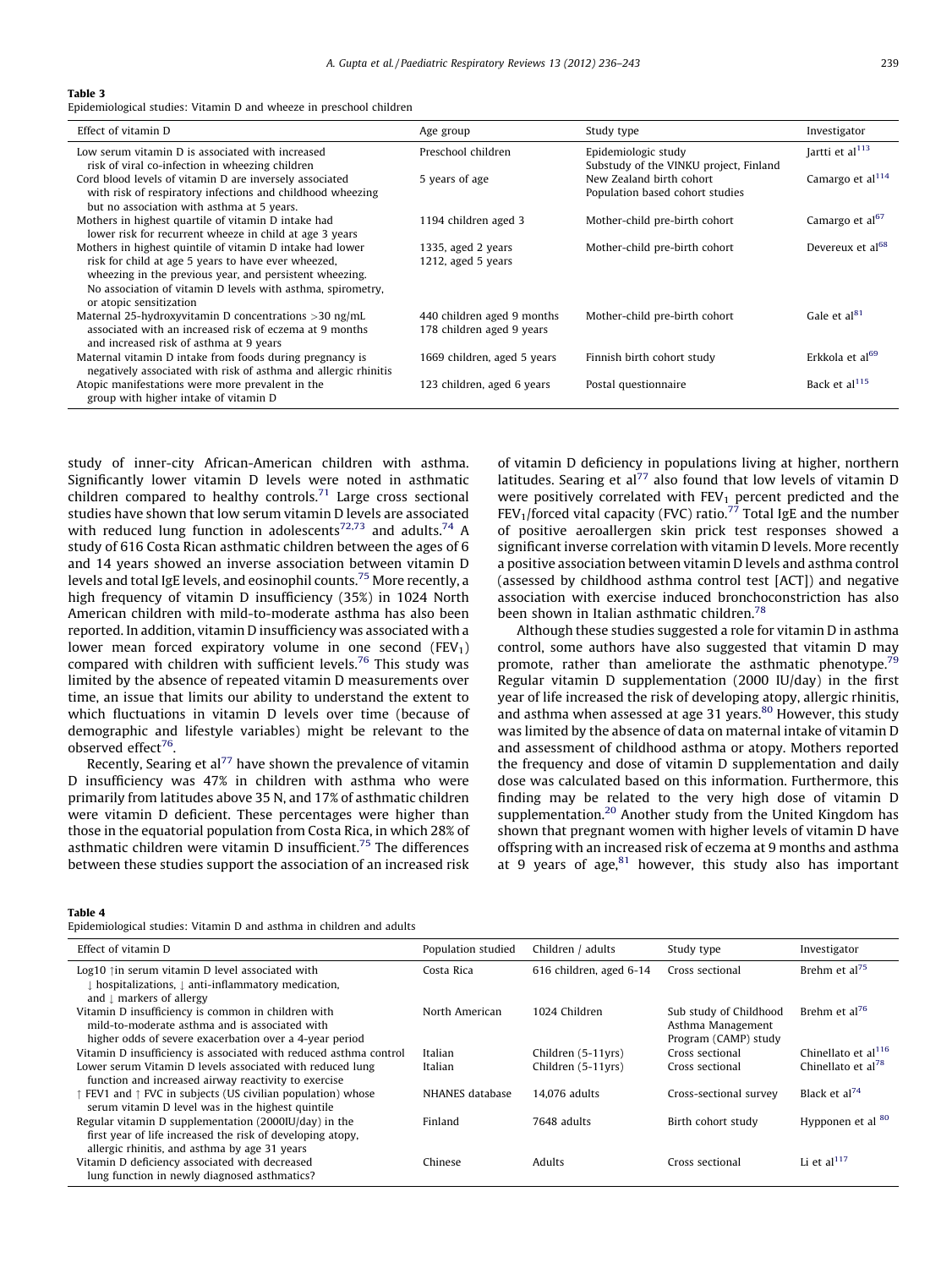limitations (30% follow-up at age 9 years and small numbers). There was no association between cord blood 25(OH)D and risk of current asthma at age 5 years in the New Zealand birth cohort.<sup>[66](#page-6-0)</sup> These variable results may be secondary to differences in the absolute amount of vitamin D exposure, the baseline vitamin D status (vitamin D deficiency versus insufficiency versus sufficiency) and the timing of exposure (naive immune cells versus mature cell lines).

The observational nature of these studies precludes an assessment of cause and effect. Epidemiological observational studies suggest an association but do not prove causality; and no interventional trials on individuals with low serum vitamin D have evaluated the effect of supplementation on asthma exacerbations, asthma control, or lung function. Such studies are urgently needed since it remains difficult to ascertain from cross-sectional investigations whether vitamin D deficiency is responsible for reduced lung function in asthmatics or whether asthma associated lifestyles, such as less outdoor exercise and thus decreased exposure to sunlight or decreased dietary intake are responsible for lower serum vitamin D levels. More longitudinal and interventional studies in children and adults are needed to elucidate any relationship more clearly.

#### VITAMIN D & STEROID RESISTANCE IN ASTHMA

Airway inflammation is a key component of asthma and inhaled glucocorticoids are the most effective anti-inflammatory treatments available. However, glucocorticoid resistance or insensitivity in some patients with asthma represents an important barrier to effective treatment and accounts for significant health-care costs.[82](#page-6-0)

The molecular mechanisms of glucocorticoid resistance in children are unclear and there is no accepted definition of steroid resistance. Congenital steroid resistance from mutations in the corticosteroid receptor is rare.<sup>[83](#page-6-0)</sup> Acquired steroid resistance is a spectrum and can be overcome by high doses, albeit at the risk of increased side-effects. There are many potential mechanisms of steroid resistance, 84-86 but these have been studied mostly in adults and the relevance in children is not clear. Regulatory T cells (Tregs) suppress the activation of the immune response that causes airway inflammation and airway hyperresponsiveness. Dendritic cells present allergens and activate Th2 cells. Tregs express the immunomodulatory cytokines IL-10 and TGFB to suppress Th2 cells directly or indirectly via dendritic cells. Reduction in Tregs has been linked with glucocorticoid resistance[.48,87](#page-6-0) Vitamin D has been shown to increase the production of  $Tregs^{44,46,49,88-90}$  and in the absence of vitamin D the number and function of Tregs are reduced.<sup>49,91</sup> Glucocorticoids in vitro induce IL-10 synthesis and CD4+ T cells stimulated in the presence of glucocorticoids show a dose dependent induction of IL-10 synthesis.<sup>91</sup> Moreover, CD4+ T cells from steroid resistant adult asthmatics fail to demonstrate increased IL-10 synthesis following in vitro stimulation in the presence of the glucocorticoids, $91$  suggesting that induction of IL-10 is an important part of the anti-inflammatory effect of glucocorticoids. This steroid-induced IL-10 synthesis was overcome by the addition of vitamin D to the T cell culture and more strikingly, in a small a pilot study, ingestion of vitamin D by three steroid resistant adult asthmatic patients enhanced their response to dexamethasone for the induction of IL-10 in vitro.<sup>[46](#page-6-0)</sup> Thus vitamin D could potentially increase the therapeutic response to glucocorticoids in steroid-resistant asthmatics.

Sutherland et al $^{92}$  have reported an association between lower vitamin D concentrations and impaired lung function, increased airway hyperresponsiveness, and decreased in vitro steroid response in a small cohort of adults with mild or moderate asthma, whilst higher serum vitamin D concentrations associated with enhanced dexamethasone-induced expression of mitogenactivated protein kinase phosphatase-1 (MKP-1) by peripheral blood mononuclear cells (PBMCs) in an apparently IL-10– independent fashion.<sup>[92](#page-6-0)</sup> Future studies in children need to address whether this apparent enhancing of steroid responsiveness by vitamin D with respect to IL-10 synthesis equates with any clinical benefit to the patient.

Another mechanism of glucocorticoid resistance involves the ability to regulate inflammatory gene expression and glucocorticoid receptors. In vitro, physiologic concentrations of vitamin D added to dexamethasone significantly enhanced MKP-1 expression in PBMCs compared with dexamethasone alone, suggesting that the addition of vitamin D could decrease the dexamethasone dose requirement for steroid response by more than  $10$ -fold.<sup>[77](#page-6-0)</sup> This relationship was stronger in patients who were steroid naïve.<sup>77</sup>

A study in 616 Costa Rican asthmatic children showed an inverse association between vitamin D levels and the use of antiinflammatory medication (either inhaled corticosteroids or leukotriene inhibitors)  $^{75}$  $^{75}$  $^{75}$  and Searing et al<sup>[77](#page-6-0)</sup> also found that low levels of vitamin D were significantly associated with inhaled and oral steroid use and total steroid dose<sup>77</sup> in children with asthma. These epidemiological and in vitro studies suggest that insufficient vitamin D might increase asthma severity, thus requiring increased treatment, or that down-regulation of glucocorticoid pathways due to insufficient vitamin D leads to a need for increased steroid doses. Vitamin D supplementation might potentiate the antiinflammatory function of corticosteroids in asthmatic patients.<sup>77</sup>

Interventional trials with Vitamin D will identify whether experimental in vitro evidence suggesting a steroid enhancing function in steroid refractory asthma will correlate with clinical benefit.

## VITAMIN D & ASTHMA EXACERBATIONS: INDUCTION OF INNATE ANTIMICROBIAL MECHANISMS

Vitamin D appears to act on innate immune cells to inhibit their inflammatory activity and capacity to prime adaptive immune responses, whilst also promoting direct antimicrobial functions.<sup>[48](#page-6-0)</sup> Viral respiratory infections are a common cause of asthma exacerbations in children and adults.<sup>93</sup> Increasing evidence has suggested that viruses cause more than simple respiratory infections. Rhinoviruses have been shown to enhance allergic airway inflammation in mouse models. $94$  In humans, rhinovirus infection induces airway inflammation, increases asthma exacerbation severity, and results in more severe infections in asthmatics when compared to normal subjects. $93,95$  There is emerging evidence that low serum vitamin D levels are associated with more respiratory infections, especially among patients with asthma, $96$  and with increased asthma severity.<sup>[75](#page-6-0)</sup> A prospective cohort study that measured serial concentrations of vitamin D in 198 healthy adults observed that individuals with a 25(OH)D concentrations  $> 95$  nmol/L (38 ng/ml) had a twofold reduced risk of acute viral respiratory tract infections.<sup>97</sup>

Emerging evidence indicates that vitamin D mediated effects on innate immunity, particularly through enhanced expression of the human cathelicidin antimicrobial peptide (hCAP-18), is important in host defence against respiratory tract pathogens.<sup>98-101</sup> In particular, hCAP-18 enhances microbial killing and acts as a chemoattractant for neutrophils and monocytes. Other antimicrobial products regulated by vitamin D are the cationic peptides and defensin- $\beta$  2 and 4. In vitro, the induction of hCAP-18 in respiratory epithelial cells by vitamin D enhances antimicrobial activity against respiratory pathogens. [101,102](#page-7-0)

The association of vitamin D with asthma exacerbations triggered by acute respiratory infections is supported by intervention trials demonstrating decreased respiratory tract infections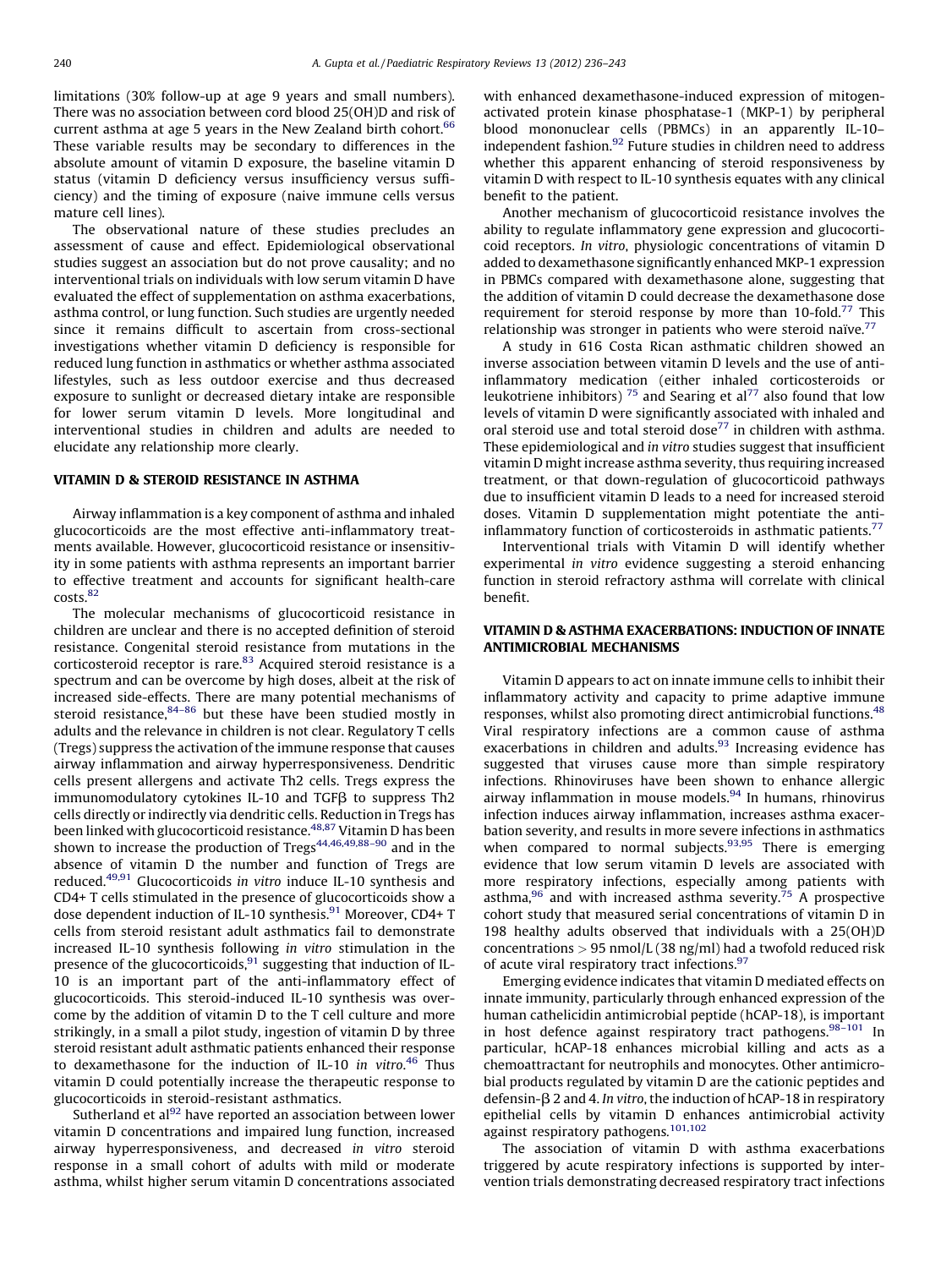<span id="page-5-0"></span>in children receiving vitamin D supplementation.<sup>103-105</sup> Maiak et al $105$  in a recent double blind, placebo controlled clinical study assessed the effect of vitamin D supplementation in the time period from September to July on asthma symptom score, lung function and the number of exacerbations in children (aged 5-18 yrs) with newly diagnosed asthma.[105](#page-7-0) Despite the lack of any significant differences between the study groups as far as the absolute changes of vitamin D levels were concerned, the number of children with decreased 25(OH)D levels were significantly lower in the group treated with vitamin D (500 IU cholecalciferol) in addition to inhaled corticosteroids than in the control group treated with inhaled corticosteroids alone. Vitamin D supplementation decreased the number of asthma exacerbations triggered by acute respiratory tract infections. Even though the dose of vitamin D was inadequate to increase serum 25(OH)D levels, significant clinical benefits were observed. In another multi-centre, randomised, double blind placebo-controlled clinical trial in Japanese school children, vitamin D supplementation appeared to have a stronger effect in the sub-cohort with underlying asthma. Vitamin D supplements (1200 IU daily for 4 months) led to a relative risk reduction in asthma exacerbations of 93% compared with children given placebo.<sup>[103](#page-7-0)</sup> These observations are supported by a study by Brehm et al in 1,024 children with mild to moderate asthma in which vitamin D insufficiency was associated with higher odds of any hospitalization or emergency department visit (odds ratio  $1.5$ <sup>[76](#page-6-0)</sup> and a Costa Rican study which showed that asthmatic children with higher vitamin D levels had fewer hospitalizations in the previous year (odds ratio =0.05, 95% confidence interval =0.004-0.71, P=0.03).<sup>[75](#page-6-0)</sup> The potential for vitamin D to increase pulmonary defence against respiratory infections may reduce the triggering of asthma exacerbations caused by respiratory tract infections.[106](#page-7-0)

A large, long-term, multicentre randomised trial is warranted to examine the effects of different doses of vitamin D on asthma control and exacerbations. Vitamin D supplementation cannot currently be recommended for the purpose of reducing the risk or severity of asthma.

### FUTURE DIRECTIONS

- 1. Investigation of the use of vitamin D supplementation as a potential steroid-sparing agent in children with severe, persistent asthma
- 2. Evaluation of vitamin D requirements during pregnancy
- 3. Interventional studies examining the efficacy of vitamin D supplementation on incidence and severity of specific viral infections, including influenza, in the general population and in subpopulations with asthma

#### **SUMMARY**

Vitamin D is now known to have a complex role in the immune system and its regulation of various aspects of immunity has led to speculation on its potential role in asthma.

Vitamin D may play an important role in lung health and specifically in asthma by inhibiting inflammation, in part through maintaining regulatory T cells, and direct induction of innate antimicrobial mechanisms. Recent evidence has demonstrated associations between vitamin D and lung function, markers of inflammation and modulation in response to steroids. However, proof of concept that vitamin D insufficiency causes or worsens preschool wheeze or asthma or steroid resistance requires interventional trials.

#### References

- 1. Moorman JE, Rudd RA, Johnson CA, et al. National surveillance for asthma– United States, 1980–2004. MMWR Surveill Summ 2007;56:1–54.
- 2. Ait-Khaled N, Pearce N, Anderson HR, et al. Global map of the prevalence of symptoms of rhinoconjunctivitis in children: The International Study of Asthma and Allergies in Childhood (ISAAC) Phase Three. Allergy 2009;64:123–48.
- 3. Eder W, Ege MJ, von Mutius E. The asthma epidemic. N Engl J Med 2006;355:2226–35.
- 4. Saglani S, Bush A. The early-life origins of asthma. Curr Opin Allergy Clin Immunol 2007;7:83–90.
- 5. Litonjua AA, Weiss ST. Is vitamin D deficiency to blame for the asthma epidemic? J Allergy Clin Immunol 2007;120:1031–5.
- 6. van Etten E, Mathieu C. Immunoregulation by 1,25-dihydroxyvitamin D3: basic concepts. J Steroid Biochem Mol Biol 2005;97:93–101.
- 7. Holick MF. Vitamin D deficiency. N Engl J Med 2007;357:266–81.
- 8. Webb AR, Kline L, Holick MF. Influence of season and latitude on the cutaneous synthesis of vitamin D3: exposure to winter sunlight in Boston and Edmonton will not promote vitamin D3 synthesis in human skin. J Clin Endocrinol Metab 1988;67:373–8.
- 9. Holick MF, Chen TC, Vitamin D. deficiency: a worldwide problem with health consequences. Am J Clin Nutr 2008;87:1080S–6.
- 10. Holick MF. High prevalence of vitamin D inadequacy and implications for health. Mayo Clin Proc 2006;81:353–73.
- 11. Bischoff-Ferrari HA, Giovannucci E, Willett WC, et al. Estimation of optimal serum concentrations of 25-hydroxyvitamin D for multiple health outcomes. Am J Clin Nutr 2006;84:18–28.
- 12. Malabanan A, Veronikis IE, Holick MF. Redefining vitamin D insufficiency. Lancet 1998;351:805–6.
- 13. Thomas MK, Lloyd-Jones DM, Thadhani RI, et al. Hypovitaminosis D in medical inpatients. N Engl J Med 1998;338:777–83.
- 14. Chapuy MC, Preziosi P, Maamer M, et al. Prevalence of vitamin D insufficiency in an adult normal population. Osteoporos Int 1997;7:439–43.
- 15. Holick MF, Siris ES, Binkley N, et al. Prevalence of Vitamin D inadequacy among postmenopausal North American women receiving osteoporosis therapy. J Clin Endocrinol Metab 2005;90:3215–24.
- 16. Heaney RP, Dowell MS, Hale CA, et al. Calcium absorption varies within the reference range for serum 25-hydroxyvitamin D. J Am Coll Nutr 2003;22:142–6.
- 17. Vieth R, Bischoff-Ferrari H, Boucher BJ, et al. The urgent need to recommend an intake of vitamin D that is effective. Am J Clin Nutr 2007;85:649–50.
- 18. Baeke F, van Etten E, Gysemans C, et al. Vitamin D signaling in immunemediated disorders: Evolving insights and therapeutic opportunities. Mol Aspects Med 2008;29:376–87.
- 19. Dawson-Hughes B, Heaney RP, Holick MF, et al. Estimates of optimal vitamin D status. Osteoporos Int 2005;16:713-6.
- 20. Hypponen E, Berry DJ, Wjst M, et al. Serum 25-hydroxyvitamin D and IgE a significant but nonlinear relationship. Allergy 2009;64:613–20.
- 21. Holick MF. Vitamin D deficiency in 2010: health benefits of vitamin D and sunlight: a D-bate. Nat Rev Endocrinol 2011;7:73-5.
- 22. Hypponen E, Power C. Hypovitaminosis D in British adults at age 45 y: nationwide cohort study of dietary and lifestyle predictors. Am J Clin Nutr 2007;85:860–8.
- 23. Misra M, Pacaud D, Petryk A, et al. Vitamin D deficiency in children and its management: review of current knowledge and recommendations. Pediatrics 2008;122:398–417.
- 24. Autier P, Gandini S. Vitamin D supplementation and total mortality: a metaanalysis of randomized controlled trials. Arch Intern Med 2007;167: 1730–7.
- 25. Gordon CM, Feldman HA, Sinclair L, et al. Prevalence of vitamin D deficiency among healthy infants and toddlers. Arch Pediatr Adolesc Med 2008;162:505– 12.
- 26. Gordon CM, DePeter KC, Feldman HA, et al. Prevalence of vitamin D deficiency among healthy adolescents. Arch Pediatr Adolesc Med 2004;158:531–7.
- 27. Sullivan SS, Rosen CJ, Halteman WA, et al. Adolescent girls in Maine are at risk for vitamin D insufficiency. J Am Diet Assoc 2005;105:971–4.
- 28. Kumar J, Muntner P, Kaskel FJ, et al. Prevalence and Associations of 25-Hydroxyvitamin D Deficiency in US Children: NHANES 2001–2004. Pediatrics 2009.
- 29. Pal BR, Shaw NJ. Rickets resurgence in the United Kingdom: improving antenatal management in Asians. J Pediatr 2001;139:337-8.
- 30. Holick MF, Vitamin D. a D-Lightful health perspective. Nutr Rev 2008;66:S182-94.
- 31. Mahon BD, Wittke A, Weaver V, et al. The targets of vitamin D depend on the differentiation and activation status of CD4 positive T cells. J Cell Biochem 2003;89:922–32.
- 32. Adams JS, Hewison M. Unexpected actions of vitamin D: new perspectives on the regulation of innate and adaptive immunity. Nat Clin Pract Endocrinol Metab 2008;4:80–90.
- 33. Kay AB. Eosinophils and asthma. N Engl J Med 1991;324:1514-5.
- 34. Lloyd CM, Hessel EM. Functions of T cells in asthma: more than just T(H)2 cells. Nat Rev Immunol 2010;10:838–48.
- Baeke F, Korf H, Overbergh L, et al. Human T lymphocytes are direct targets of 1,25-dihydroxyvitamin D3 in the immune system. J Steroid Biochem Mol Biol 2010;121:221–7.
- 36. Tang J, Zhou R, Luger D, et al. Calcitriol suppresses antiretinal autoimmunity through inhibitory effects on the Th17 effector response. J Immunol 2009;182:4624–32.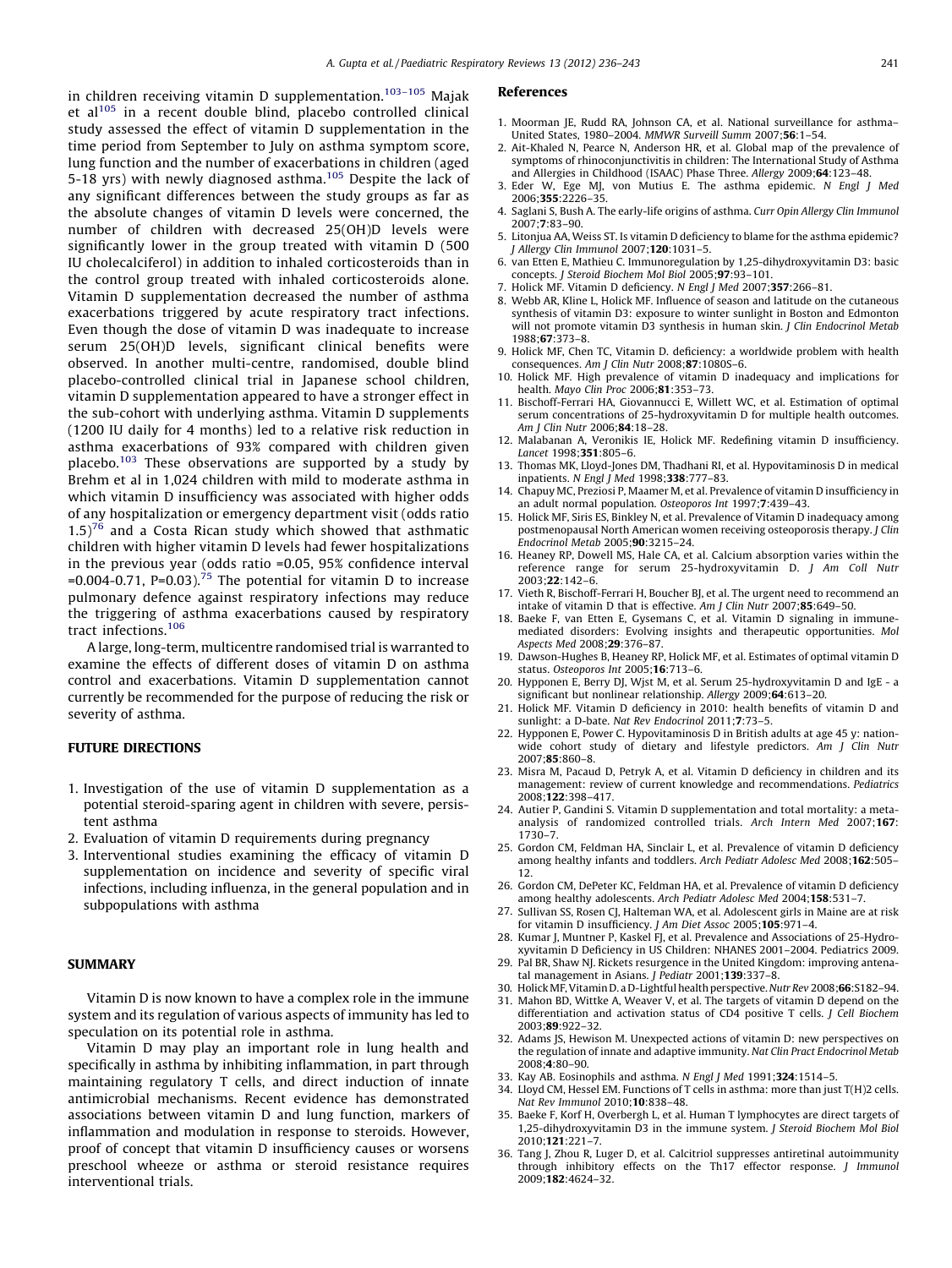- <span id="page-6-0"></span>37. McKinley L, Alcorn JF, Peterson A, et al. TH17 cells mediate steroid-resistant airway inflammation and airway hyperresponsiveness in mice. J Immunol 2008;181:4089–97.
- 38. Lange NE, Litonjua A, Hawrylowicz CM, et al. Vitamin D, the immune system and asthma. Expert Rev Clin Immunol 2009;5:693–702.
- 39. Topilski I, Flaishon L, Naveh Y, et al. The anti-inflammatory effects of 1,25 dihydroxyvitamin D3 on Th2 cells in vivo are due in part to the control of integrin-mediated T lymphocyte homing. Eur J Immunol 2004;34:1068–76.
- 40. Matheu V, Back O, Mondoc E, et al. Dual effects of vitamin D-induced alteration of TH1/TH2 cytokine expression: enhancing IgE production and decreasing airway eosinophilia in murine allergic airway disease. J Allergy Clin Immunol 2003;112:585–92.
- 41. Taher YA, van Esch BC, Hofman GA, et al. 1alpha, 25-dihydroxyvitamin D3 potentiates the beneficial effects of allergen immunotherapy in a mouse model of allergic asthma: role for IL-10 and TGF-beta. J Immunol 2008;180:5211–21.
- 42. Wittke A, Weaver V, Mahon BD, et al. Vitamin D receptor-deficient mice fail to develop experimental allergic asthma. J Immunol 2004;173:3432–6.
- 43. Zosky GR, Berry LJ, Elliot JG, et al. Vitamin D Deficiency Causes Deficits in Lung Function and Alters Lung Structure. Am J Respir Crit Care Med 2011.
- 44. Urry Z, Xystrakis E, Richards DF, et al. Ligation of TLR9 induced on human IL-10 secreting Tregs by 1alpha, 25-dihydroxyvitamin D3 abrogates regulatory function. J Clin Invest 2009;119:387–98.
- 45. Jirapongsananuruk O, Melamed I, Leung DY. Additive immunosuppressive effects of 1,25-dihydroxyvitamin D3 and corticosteroids on TH1, but not TH2, responses. J Allergy Clin Immunol 2000;106:981–5.
- 46. Xystrakis E, Kusumakar S, Boswell S, et al. Reversing the defective induction of IL-10-secreting regulatory T cells in glucocorticoid-resistant asthma patients. J Clin Invest 2006;116:146–55.
- 47. Heine G, Niesner U, Chang HD, et al. 1,25-dihydroxyvitamin D(3) promotes IL-10 production in human B cells. Eur J Immunol 2008;38:2210–8.
- 48. Dimeloe S, Nanzer A, Ryanna K, et al. Regulatory T cells, inflammation and the allergic response-The role of glucocorticoids and Vitamin D. J Steroid Biochem Mol Biol 2010;120:86–95.
- 49. Chambers ES, Hawrylowicz CM. The impact of vitamin D on regulatory T cells. Curr Allergy Asthma Rep 2011;11:29–36.
- 50. Wang TT, Nestel FP, Bourdeau V, et al. Cutting edge: 1,25-dihydroxyvitamin D3 is a direct inducer of antimicrobial peptide gene expression. J Immunol 2004;173:2909–12.
- 51. Penna G, Adorini L. 1 Alpha, 25-dihydroxyvitamin D3 inhibits differentiation, maturation, activation, and survival of dendritic cells leading to impaired alloreactive T cell activation. J Immunol 2000;164:2405–11.
- 52. Penna G, Roncari A, Amuchastegui S, et al. Expression of the inhibitory receptor ILT3 on dendritic cells is dispensable for induction of CD4+Foxp3+ regulatory T cells by 1,25-dihydroxyvitamin D3. Blood 2005;106:3490–7.
- 53. Raby BA, Lazarus R, Silverman EK, et al. Association of vitamin D receptor gene polymorphisms with childhood and adult asthma. Am J Respir Crit Care Med 2004;170:1057–65.
- 54. Poon AH, Laprise C, Lemire M, et al. Association of vitamin D receptor genetic variants with susceptibility to asthma and atopy. Am J Respir Crit Care Med 2004;170:967–73.
- 55. Vollmert C, Illig T, Altmuller J, et al. Single nucleotide polymorphism screening and association analysis–exclusion of integrin beta 7 and vitamin D receptor (chromosome 12q) as candidate genes for asthma. Clin Exp Allergy 2004;34:1841–50.
- 56. Janssens W, Lehouck A, Carremans C, et al. Vitamin D beyond bones in chronic obstructive pulmonary disease: time to act. Am J Respir Crit Care Med 2009;179:630–6.
- 57. Chishimba L, Thickett DR, Stockley RA, et al. The vitamin D axis in the lung: a key role for vitamin D-binding protein. Thorax 2010;65:456–62.
- 58. Hansdottir S, Monick MM, Hinde SL, et al. Respiratory epithelial cells convert inactive vitamin D to its active form: potential effects on host defense. J Immunol 2008;181:7090–9.
- 59. Goleva E, Hauk PJ, Boguniewicz J, et al. Airway remodeling and lack of bronchodilator response in steroid-resistant asthma. J Allergy Clin Immunol 2007;120:1065–72.
- 60. Damera G, Fogle HW, Lim P, et al. Vitamin D inhibits growth of human airway smooth muscle cells through growth factor-induced phosphorylation of retinoblastoma protein and checkpoint kinase 1. Br J Pharmacol 2009;158:1429– 41.
- 61. Song Y, Qi H, Wu C. Effect of 1,25-(OH)2D3 (a vitamin D analogue) on passively sensitized human airway smooth muscle cells. Respirology 2007;12:486–94.
- 62. Banerjee A, Damera G, Bhandare R, et al. Vitamin D and glucocorticoids differentially modulate chemokine expression in human airway smooth muscle cells. Br J Pharmacol 2008;155:84–92.
- 63. Bosse Y, Maghni K, Hudson TJ. 1alpha, 25-dihydroxy-vitamin D3 stimulation of bronchial smooth muscle cells induces autocrine, contractility, and remodeling processes. Physiol Genomics 2007;29:161–8.
- 64. Clifford RL, Knox AJ. Vitamin D a new treatment for airway remodelling in asthma? Br J Pharmacol 2009;158:1426–8.
- 65. Devereux G. Early life events in asthma–diet. Pediatr Pulmonol 2007;42:663–73.
- 66. Camargo CA Jr IT, Wickens K, et al. Cord blood 25-hydroxyvitamin D levels and risk of childhood wheeze in New Zealand [abstract]. Am J Respir Crit Care Med 2008; 177(Suppl):A993.
- 67. Camargo Jr CA, Rifas-Shiman SL, Litonjua AA, et al. Maternal intake of vitamin D during pregnancy and risk of recurrent wheeze in children at 3 y of age. Am J Clin Nutr 2007;85:788–95.
- 68. Devereux G, Litonjua AA, Turner SW, et al. Maternal vitamin D intake during pregnancy and early childhood wheezing. Am J Clin Nutr 2007;85:853–9.
- 69. Erkkola M, Kaila M, Nwaru BI, et al. Maternal vitamin D intake during pregnancy is inversely associated with asthma and allergic rhinitis in 5-year-old children. Clin Exp Allergy 2009;39:875–82.
- 70. El-Radhi AS, Majeed M, Mansor N, et al. High incidence of rickets in children with wheezy bronchitis in a developing country. J R Soc Med 1982;75:884-7.
- 71. Freishtat RJ, Iqbal SF, Pillai DK, et al. High prevalence of vitamin D deficiency among inner-city African American youth with asthma in Washington, DC. J Pediatr 2010;**156**:948-52.
- 72. Burns JSDD SF. Low levels of dietary vitamin D intake and pulmonary function in adolescents (abstract). Proc Am Thoracic Soc 2006; 3.
- 73. Burns JS, Dockery DW, Neas LM, et al. Low Dietary Nutrient Intakes and Respiratory Health in Adolescents\*. Chest 2007;132:238–45.
- 74. Black PN, Scragg R. Relationship between serum 25-hydroxyvitamin d and pulmonary function in the third national health and nutrition examination survey. Chest 2005;128:3792–8.
- 75. Brehm JM, Celedon JC, Soto-Quiros ME, et al. Serum vitamin D levels and markers of severity of childhood asthma in Costa Rica. Am J Respir Crit Care Med 2009;179:765–71.
- 76. Brehm JM, Schuemann B, Fuhlbrigge AL, et al. Serum vitamin D levels and severe asthma exacerbations in the Childhood Asthma Management Program study. J Allergy Clin Immunol 2010.
- 77. Searing DA, Zhang Y, Murphy JR, et al. Decreased serum vitamin D levels in children with asthma are associated with increased corticosteroid use. J Allergy Clin Immunol 2010;125:995–1000.
- 78. Chinellato I, Piazza M, Sandri M, et al. Vitamin D serum levels and exerciseinduced bronchoconstriction in children with asthma. Eur Respir J 2010.
- 79. Wjst M. The vitamin D slant on allergy. Pediatric Allergy and Immunology 2006;17:477–83.
- 80. Hyppönen E, Sovio U, Wjst M, et al. Infant Vitamin D Supplementation and<br>Allergic Conditions in Adulthood: Northern Finland Birth Cohort 1966. Annals of the New York Academy of Sciences 2004:1037:84-95.
- 81. Gale CR, Robinson SM, Harvey NC, et al. Maternal vitamin D status during pregnancy and child outcomes. Eur J Clin Nutr 2007;62:68–77.
- 82. Barnes PJ, Adcock IM. Glucocorticoid resistance in inflammatory diseases. Lancet 2009;373:1905–17.
- 83. Payne DN, Hubbard M, McKenzie SA. Corticosteroid unresponsiveness in asthma: primary or acquired? Pediatr Pulmonol 1998;25:59–61.
- 84. Sher ER, Leung DY, Surs W, et al. Steroid-resistant asthma. Cellular mechanisms contributing to inadequate response to glucocorticoid therapy. J Clin Invest 1994;93:33–9.
- 85. Tonello A, Poli G. Molecular mechanisms of corticosteroid resistance. Chest 2009;135:585–6. author reply 586.
- 86. Adcock IM, Barnes PJ. Molecular mechanisms of corticosteroid resistance. Chest 2008;134:394–401.
- 87. Robinson DS. Regulatory T cells and asthma. Clin Exp Allergy 2009;39: 1314–23.
- 88. Gregori S, Giarratana N, Smiroldo S, et al. A 1alpha, 25-dihydroxyvitamin D(3) analog enhances regulatory T-cells and arrests autoimmune diabetes in NOD mice. Diabetes 2002;51:1367–74.
- 89. Gregori S, Casorati M, Amuchastegui S, et al. Regulatory T cells induced by 1 alpha, 25-dihydroxyvitamin D3 and mycophenolate mofetil treatment mediate transplantation tolerance. J Immunol 2001;167:1945–53.
- 90. Barrat FJ, Cua DJ, Boonstra A, et al. In vitro generation of interleukin 10 producing regulatory CD4(+) T cells is induced by immunosuppressive drugs and inhibited by T helper type 1 (Th1)- and Th2-inducing cytokines. J Exp Med 2002;195:603–16.
- 91. Hawrylowicz C, Richards D, Loke TK, et al. A defect in corticosteroid-induced IL-10 production in T lymphocytes from corticosteroid-resistant asthmatic patients. J Allergy Clin Immunol 2002;109:369–70.
- 92. Sutherland ER, Goleva E, Jackson LP, et al. Vitamin D levels, lung function, and steroid response in adult asthma. Am J Respir Crit Care Med 2010;181:699–704.
- 93. Busse WW, Lemanske Jr RF, Gern JE. Role of viral respiratory infections in asthma and asthma exacerbations. Lancet 2010;376:826–34.
- 94. Bartlett NW, Walton RP, Edwards MR, et al. Mouse models of rhinovirusinduced disease and exacerbation of allergic airway inflammation. Nat Med 2008;14:199–204.
- 95. Message SD, Laza-Stanca V, Mallia P, et al. Rhinovirus-induced lower respiratory illness is increased in asthma and related to virus load and Th1/2 cytokine and IL-10 production. Proc Natl Acad Sci U S A 2008;105:13562–7.
- 96. Ginde AA, Mansbach JM, Camargo Jr CA. Association between serum 25 hydroxyvitamin D level and upper respiratory tract infection in the Third National Health and Nutrition Examination Survey. Arch Intern Med 2009;169:384–90.
- 97. Sabetta JR, DePetrillo P, Cipriani RJ, et al. Serum 25-hydroxyvitamin d and the incidence of acute viral respiratory tract infections in healthy adults. PLoS One 2010;5:e11088.
- 98. Gombart AF, Borregaard N, Koeffler HP. Human cathelicidin antimicrobial peptide (CAMP) gene is a direct target of the vitamin D receptor and is strongly up-regulated in myeloid cells by 1,25-dihydroxyvitamin D3. FASEB 2005;19:1067–77.
- 99. Liu PT, Stenger S, Li H, et al. Toll-like receptor triggering of a vitamin Dmediated human antimicrobial response. Science 2006;311:1770–3.
- 100. Liu PT, Modlin RL. Human macrophage host defense against Mycobacterium tuberculosis. Curr Opin Immunol 2008;20:371-6.